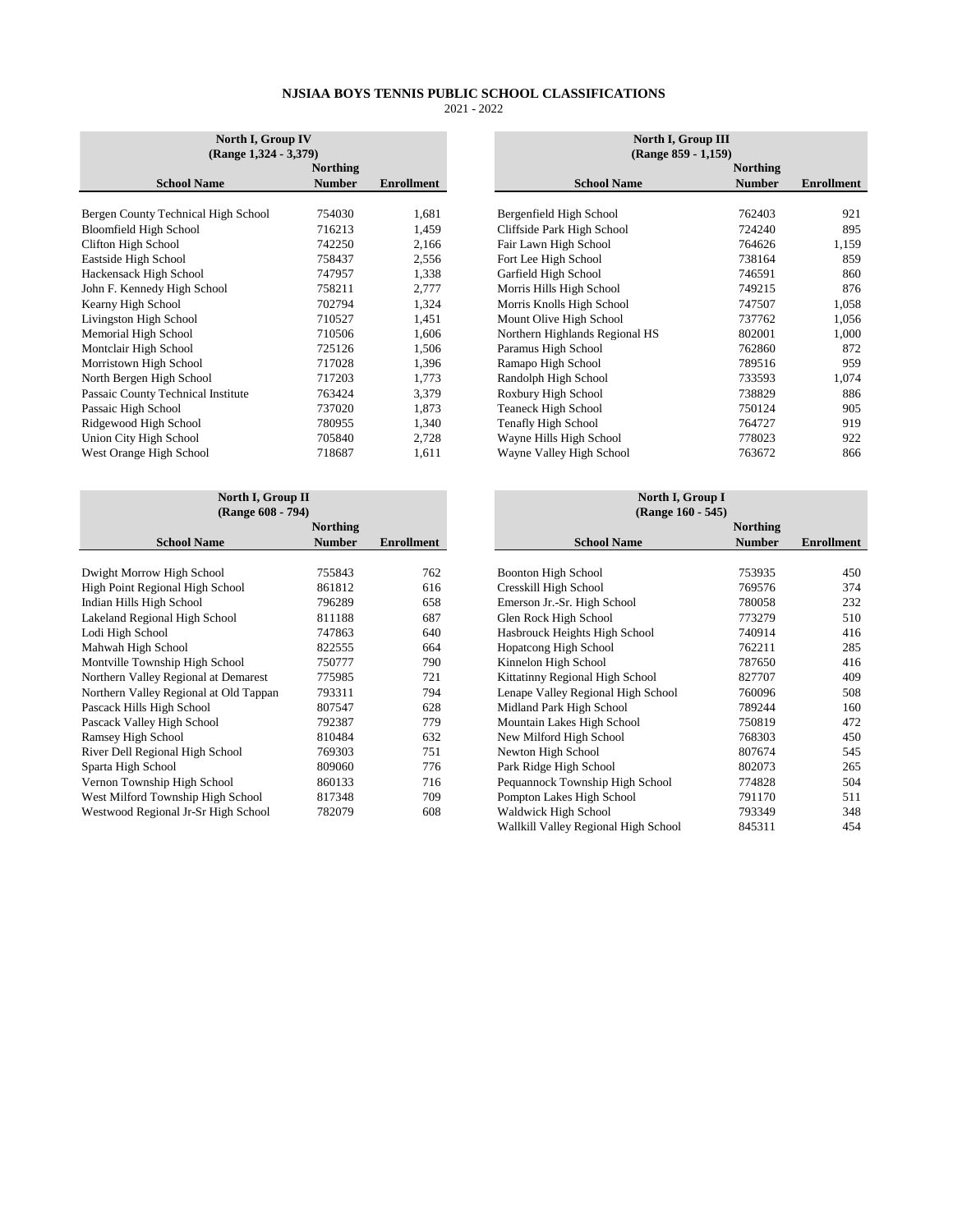| North II, Group IV<br>$(Range1, 308 - 5, 434)$ |                 |                   | North II, Group III<br>(Range 852 - 1,201) |                 |                   |  |
|------------------------------------------------|-----------------|-------------------|--------------------------------------------|-----------------|-------------------|--|
|                                                | <b>Northing</b> |                   |                                            | <b>Northing</b> |                   |  |
| <b>School Name</b>                             | <b>Number</b>   | <b>Enrollment</b> | <b>School Name</b>                         | <b>Number</b>   | <b>Enrollment</b> |  |
|                                                |                 |                   |                                            |                 |                   |  |
| Bayonne High School                            | 669660          | 1,755             | Belleville High School                     | 717917          | 999               |  |
| Bridgewater-Raritan High School                | 641094          | 2,029             | Chatham High School                        | 691515          | 954               |  |
| Columbia High School                           | 692819          | 1,465             | Colonia High School                        | 640659          | 999               |  |
| East Side High School                          | 688791          | 1,556             | Irvington High School                      | 690368          | 1,201             |  |
| Elizabeth High School                          | 665527          | 5,434             | James J. Ferris High School                | 687742          | 914               |  |
| Franklin High School                           | 613927          | 1,597             | John F. Kennedy Memorial High School       | 633528          | 978               |  |
| John P. Stevens High School                    | 636414          | 2,000             | Matawan Regional High School               | 574487          | 852               |  |
| Linden High School                             | 656233          | 1,308             | Middletown High School North               | 571161          | 1,029             |  |
| Perth Amboy High School                        | 615630          | 2,027             | Middletown High School South               | 557456          | 1,180             |  |
| Phillipsburg High School                       | 685738          | 1,353             | Millburn High School                       | 687782          | 984               |  |
| Piscataway High School                         | 624639          | 1,560             | Montgomery High School                     | 577047          | 1,158             |  |
| Plainfield High School                         | 647762          | 1,678             | North Hunterdon High School                | 653213          | 1,014             |  |
| Ridge High School                              | 677844          | 1,318             | North Plainfield High School               | 651769          | 864               |  |
| Union High School                              | 681796          | 1,605             | Scotch Plains-Fanwood High School          | 663058          | 1,150             |  |
| Watchung Hills Reg High School                 | 662578          | 1,404             | Summit High School                         | 686948          | 863               |  |
| Westfield High School                          | 659404          | 1,404             | Warren Hills Regional High School          | 706727          | 861               |  |
| William L. Dickinson High School               | 691362          | 1,444             | Woodbridge High School                     | 631453          | 1,153             |  |

| North II, Group II<br>(Range 617 - 846) |                                  |                   | North II, Group I<br>(Range 253 - 603) |                                  |                   |  |
|-----------------------------------------|----------------------------------|-------------------|----------------------------------------|----------------------------------|-------------------|--|
| <b>School Name</b>                      | <b>Northing</b><br><b>Number</b> | <b>Enrollment</b> | <b>School Name</b>                     | <b>Northing</b><br><b>Number</b> | <b>Enrollment</b> |  |
|                                         |                                  |                   |                                        |                                  |                   |  |
| Cranford High School                    | 665644                           | 838               | Bernards High School                   | 687930                           | 603               |  |
| Governor Livingston High School         | 675224                           | 725               | Cedar Grove High School                | 735201                           | 376               |  |
| Henry Snyder High School                | 683696                           | 800               | Central High School                    | 691049                           | 561               |  |
| James Caldwell High School              | 730829                           | 617               | Dr. Ronald E. McNair Academic          | 689875                           | 541               |  |
| Leonia High School                      | 742581                           | 634               | Glen Ridge High School                 | 716157                           | 431               |  |
| Lincoln High School                     | 686748                           | 713               | Hanover Park High School               | 717856                           | 550               |  |
| Madison High School                     | 705410                           | 649               | Harrison High School                   | 698396                           | 515               |  |
| Nutley High School                      | 722813                           | 846               | Henry P. Becton Regional High School   | 728475                           | 444               |  |
| Parsippany High School                  | 741906                           | 692               | Jonathan Dayton High School            | 682546                           | 430               |  |
| Parsippany Hills High School            | 738769                           | 801               | New Providence High School             | 679887                           | 492               |  |
| Passaic Valley High School              | 744948                           | 715               | Palisades Park Jr-Sr High School       | 730978                           | 385               |  |
| Ridgefield Park Jr-Sr High School       | 738106                           | 688               | Ridgefield Memorial High School        | 728095                           | 368               |  |
| South Plainfield High School            | 639772                           | 800               | Rutherford High School                 | 726925                           | 549               |  |
| Voorhees High School                    | 679056                           | 731               | Secaucus High School                   | 717876                           | 450               |  |
| West Essex High School                  | 743569                           | 799               | Verona High School                     | 730700                           | 488               |  |
| West Morris Central High School         | 719762                           | 798               | Weehawken High School                  | 707293                           | 253               |  |
| West Morris Mendham High School         | 708595                           | 824               | Whippany Park High School              | 722280                           | 473               |  |

|          |                   | North II, Group III                  |                 |                   |
|----------|-------------------|--------------------------------------|-----------------|-------------------|
| Northing |                   | (Range 852 - 1,201)                  | <b>Northing</b> |                   |
| Number   | <b>Enrollment</b> | <b>School Name</b>                   | <b>Number</b>   | <b>Enrollment</b> |
|          |                   |                                      |                 |                   |
| 669660   | 1,755             | Belleville High School               | 717917          | 999               |
| 641094   | 2,029             | Chatham High School                  | 691515          | 954               |
| 692819   | 1,465             | Colonia High School                  | 640659          | 999               |
| 688791   | 1,556             | Irvington High School                | 690368          | 1,201             |
| 665527   | 5,434             | James J. Ferris High School          | 687742          | 914               |
| 613927   | 1,597             | John F. Kennedy Memorial High School | 633528          | 978               |
| 636414   | 2,000             | Matawan Regional High School         | 574487          | 852               |
| 656233   | 1,308             | Middletown High School North         | 571161          | 1,029             |
| 615630   | 2,027             | Middletown High School South         | 557456          | 1,180             |
| 685738   | 1,353             | Millburn High School                 | 687782          | 984               |
| 624639   | 1,560             | Montgomery High School               | 577047          | 1,158             |
| 647762   | 1,678             | North Hunterdon High School          | 653213          | 1,014             |
| 677844   | 1,318             | North Plainfield High School         | 651769          | 864               |
| 681796   | 1,605             | Scotch Plains-Fanwood High School    | 663058          | 1,150             |
| 662578   | 1,404             | Summit High School                   | 686948          | 863               |
| 659404   | 1,404             | Warren Hills Regional High School    | 706727          | 861               |
| 691362   | 1,444             | Woodbridge High School               | 631453          | 1,153             |
|          |                   |                                      |                 |                   |

| North II, Group II<br>(Range 617 - 846) |                 |                   | North II, Group I<br>(Range 253 - 603) |                 |                   |
|-----------------------------------------|-----------------|-------------------|----------------------------------------|-----------------|-------------------|
|                                         | <b>Northing</b> |                   |                                        | <b>Northing</b> |                   |
| <b>School Name</b>                      | <b>Number</b>   | <b>Enrollment</b> | <b>School Name</b>                     | <b>Number</b>   | <b>Enrollment</b> |
|                                         |                 |                   |                                        |                 |                   |
| Cranford High School                    | 665644          | 838               | Bernards High School                   | 687930          | 603               |
| Governor Livingston High School         | 675224          | 725               | Cedar Grove High School                | 735201          | 376               |
| Henry Snyder High School                | 683696          | 800               | Central High School                    | 691049          | 561               |
| James Caldwell High School              | 730829          | 617               | Dr. Ronald E. McNair Academic          | 689875          | 541               |
| Leonia High School                      | 742581          | 634               | Glen Ridge High School                 | 716157          | 431               |
| Lincoln High School                     | 686748          | 713               | Hanover Park High School               | 717856          | 550               |
| Madison High School                     | 705410          | 649               | Harrison High School                   | 698396          | 515               |
| Nutley High School                      | 722813          | 846               | Henry P. Becton Regional High School   | 728475          | 444               |
| Parsippany High School                  | 741906          | 692               | Jonathan Dayton High School            | 682546          | 430               |
| Parsippany Hills High School            | 738769          | 801               | New Providence High School             | 679887          | 492               |
| Passaic Valley High School              | 744948          | 715               | Palisades Park Jr-Sr High School       | 730978          | 385               |
| Ridgefield Park Jr-Sr High School       | 738106          | 688               | Ridgefield Memorial High School        | 728095          | 368               |
| South Plainfield High School            | 639772          | 800               | Rutherford High School                 | 726925          | 549               |
| Voorhees High School                    | 679056          | 731               | Secaucus High School                   | 717876          | 450               |
| West Essex High School                  | 743569          | 799               | Verona High School                     | 730700          | 488               |
| West Morris Central High School         | 719762          | 798               | Weehawken High School                  | 707293          | 253               |
| West Morris Mendham High School         | 708595          | 824               | Whippany Park High School              | 722280          | 473               |
|                                         |                 |                   |                                        |                 |                   |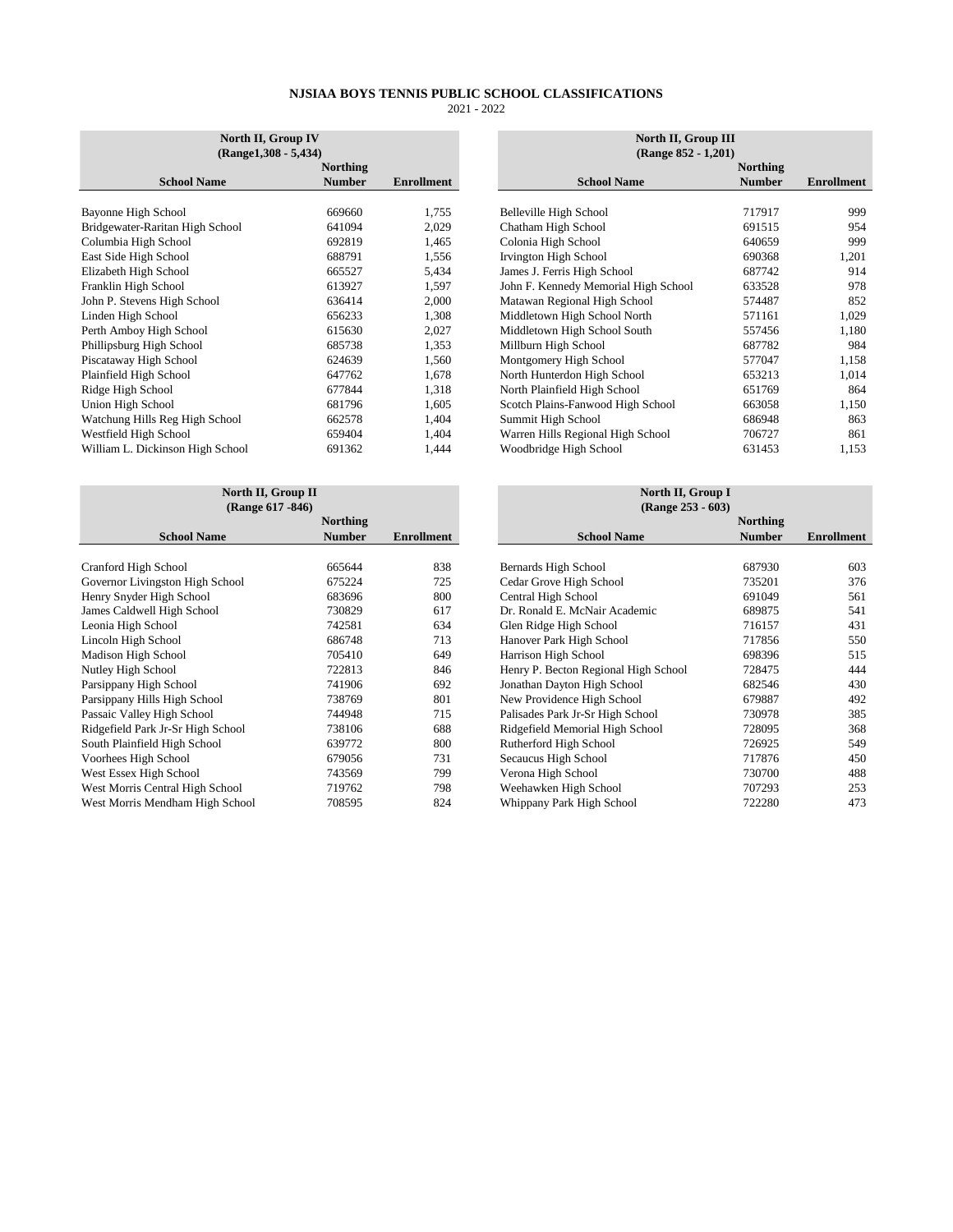| <b>Central, Group IV</b><br>(Range 1,234 - 2,213) |                 |            | <b>Central, Group III</b><br>(Range 864 - 1,172) |                 |                   |
|---------------------------------------------------|-----------------|------------|--------------------------------------------------|-----------------|-------------------|
|                                                   | <b>Northing</b> |            |                                                  | <b>Northing</b> |                   |
| <b>School Name</b>                                | <b>Number</b>   | Enrollment | <b>School Name</b>                               | <b>Number</b>   | <b>Enrollment</b> |
|                                                   |                 |            |                                                  |                 |                   |
| East Brunswick High School                        | 583066          | 2,002      | <b>Brick Memorial High School</b>                | 463079          | 1,043             |
| Edison High School                                | 612521          | 1,540      | Brick Township High School                       | 451737          | 945               |
| Freehold Township High School                     | 505181          | 1.470      | Colts Neck High School                           | 525776          | 992               |
| Hillsborough High School                          | 606237          | 1,738      | Freehold Boro High School                        | 522531          | 1,010             |
| Howell High School                                | 492909          | 1,534      | Hamilton High School East                        | 503272          | 1,040             |
| Hunterdon Central Regional High School            | 613480          | 1,914      | Hamilton High School West                        | 497211          | 917               |
| Manalapan High School                             | 529893          | 1,330      | Hightstown High School                           | 519773          | 1,150             |
| Marlboro High School                              | 544983          | 1,360      | Jackson Memorial High School                     | 464363          | 1,172             |
| Monroe Township High School                       | 544359          | 1,812      | Lakewood High School                             | 461561          | 1,072             |
| New Brunswick High School                         | 599617          | 1,912      | Lawrence High School                             | 521504          | 864               |
| North Brunswick Township High School              | 589622          | 1,409      | Long Branch High School                          | 531106          | 1,094             |
| Old Bridge High School                            | 573209          | 2,025      | Neptune High School                              | 502695          | 890               |
| Sayreville War Memorial High School               | 593494          | 1,318      | Northern Burlington Regional                     | 456554          | 1,109             |
| South Brunswick High School                       | 561248          | 2,213      | Princeton High School                            | 554914          | 1,132             |
| <b>Trenton Central High School</b>                | 504979          | 2,124      | Red Bank Regional High School                    | 552684          | 990               |
| West Windsor-Plainsboro South                     | 536345          | 1,234      | West Windsor-Plainsboro North                    | 542872          | 1,128             |

| Central, Group II<br>(Range 648 - 850) |                 |            | <b>Central, Group I</b><br>(Range 216 - 602) |                 |                   |
|----------------------------------------|-----------------|------------|----------------------------------------------|-----------------|-------------------|
|                                        | <b>Northing</b> |            |                                              | <b>Northing</b> |                   |
| <b>School Name</b>                     | <b>Number</b>   | Enrollment | <b>School Name</b>                           | <b>Number</b>   | <b>Enrollment</b> |
|                                        |                 |            |                                              |                 |                   |
| Allentown High School                  | 488060          | 830        | Arthur L. Johnson High School                | 652055          | 516               |
| Delran High School                     | 430066          | 707        | Bound Brook High School                      | 631517          | 494               |
| Ewing High School                      | 517526          | 764        | Cinnaminson High School                      | 427112          | 602               |
| Hamilton High School North             | 508717          | 696        | Dunellen High School                         | 640677          | 247               |
| Holmdel High School                    | 564532          | 704        | Florence Township Memorial High              | 458588          | 377               |
| Hopewell Valley Central High School    | 544436          | 806        | Henry Hudson (Coop with Keyport)             | 568262          | 398               |
| Jackson Liberty High School            | 458135          | 850        | Highland Park High School                    | 607713          | 359               |
| Manasquan High School                  | 471713          | 730        | Keansburg High School                        | 586044          | 284               |
| Monmouth Regional High School          | 536018          | 668        | Metuchen High School                         | 626373          | 558               |
| Ocean Township High School             | 522204          | 756        | Middlesex High School                        | 636919          | 458               |
| Point Pleasant Borough High School     | 454094          | 662        | Point Pleasant Beach High School             | 457575          | 284               |
| Raritan High School                    | 580492          | 648        | Roselle Park High School                     | 667595          | 454               |
| Robbinsville High School               | 511632          | 836        | Shore Regional High School                   | 532907          | 448               |
| Rumson-Fair Haven Regional             | 559763          | 716        | South Amboy High School                      | 600342          | 223               |
| Somerville High School                 | 635872          | 842        | South River High School                      | 584509          | 572               |
| Wall Township High School              | 486980          | 753        | Spotswood High School                        | 570295          | 529               |

| <b>Central, Group IV</b> |                 |                   | <b>Central, Group III</b>         |                 |                   |
|--------------------------|-----------------|-------------------|-----------------------------------|-----------------|-------------------|
| Range 1,234 - 2,213)     |                 |                   | (Range 864 - 1,172)               |                 |                   |
|                          | <b>Northing</b> |                   |                                   | <b>Northing</b> |                   |
| <b>ne</b>                | <b>Number</b>   | <b>Enrollment</b> | <b>School Name</b>                | <b>Number</b>   | <b>Enrollment</b> |
|                          |                 |                   |                                   |                 |                   |
|                          | 583066          | 2,002             | <b>Brick Memorial High School</b> | 463079          | 1,043             |
|                          | 612521          | 1,540             | Brick Township High School        | 451737          | 945               |
| hool                     | 505181          | 1,470             | Colts Neck High School            | 525776          | 992               |
|                          | 606237          | 1,738             | Freehold Boro High School         | 522531          | 1,010             |
|                          | 492909          | 1,534             | Hamilton High School East         | 503272          | 1,040             |
| High School              | 613480          | 1,914             | Hamilton High School West         | 497211          | 917               |
|                          | 529893          | 1,330             | Hightstown High School            | 519773          | 1,150             |
|                          | 544983          | 1,360             | Jackson Memorial High School      | 464363          | 1,172             |
| iool                     | 544359          | 1,812             | Lakewood High School              | 461561          | 1,072             |
| Σl                       | 599617          | 1,912             | Lawrence High School              | 521504          | 864               |
| High School              | 589622          | 1,409             | Long Branch High School           | 531106          | 1,094             |
|                          | 573209          | 2,025             | Neptune High School               | 502695          | 890               |
| igh School               | 593494          | 1,318             | Northern Burlington Regional      | 456554          | 1,109             |
| юc                       | 561248          | 2,213             | Princeton High School             | 554914          | 1,132             |
| λl                       | 504979          | 2,124             | Red Bank Regional High School     | 552684          | 990               |
| outh                     | 536345          | 1,234             | West Windsor-Plainsboro North     | 542872          | 1,128             |
|                          |                 |                   |                                   |                 |                   |

| Central, Group II<br>(Range 648 - 850) |            |  |                                  |                 |                                              |
|----------------------------------------|------------|--|----------------------------------|-----------------|----------------------------------------------|
| Northing                               |            |  |                                  | <b>Northing</b> |                                              |
| <b>Number</b>                          | Enrollment |  | <b>School Name</b>               | <b>Number</b>   | Enrollment                                   |
|                                        |            |  |                                  |                 |                                              |
| 488060                                 | 830        |  | Arthur L. Johnson High School    | 652055          | 516                                          |
| 430066                                 | 707        |  | Bound Brook High School          | 631517          | 494                                          |
| 517526                                 | 764        |  | Cinnaminson High School          | 427112          | 602                                          |
| 508717                                 | 696        |  | Dunellen High School             | 640677          | 247                                          |
| 564532                                 | 704        |  | Florence Township Memorial High  | 458588          | 377                                          |
| 544436                                 | 806        |  | Henry Hudson (Coop with Keyport) | 568262          | 398                                          |
| 458135                                 | 850        |  | Highland Park High School        | 607713          | 359                                          |
| 471713                                 | 730        |  | Keansburg High School            | 586044          | 284                                          |
| 536018                                 | 668        |  | Metuchen High School             | 626373          | 558                                          |
| 522204                                 | 756        |  | Middlesex High School            | 636919          | 458                                          |
| 454094                                 | 662        |  | Point Pleasant Beach High School | 457575          | 284                                          |
| 580492                                 | 648        |  | Roselle Park High School         | 667595          | 454                                          |
| 511632                                 | 836        |  | Shore Regional High School       | 532907          | 448                                          |
| 559763                                 | 716        |  | South Amboy High School          | 600342          | 223                                          |
| 635872                                 | 842        |  | South River High School          | 584509          | 572                                          |
| 486980                                 | 753        |  | Spotswood High School            | 570295          | 529                                          |
|                                        |            |  | Woodbridge Academy               | 621905          | 216                                          |
|                                        |            |  |                                  |                 | <b>Central, Group I</b><br>(Range 216 - 602) |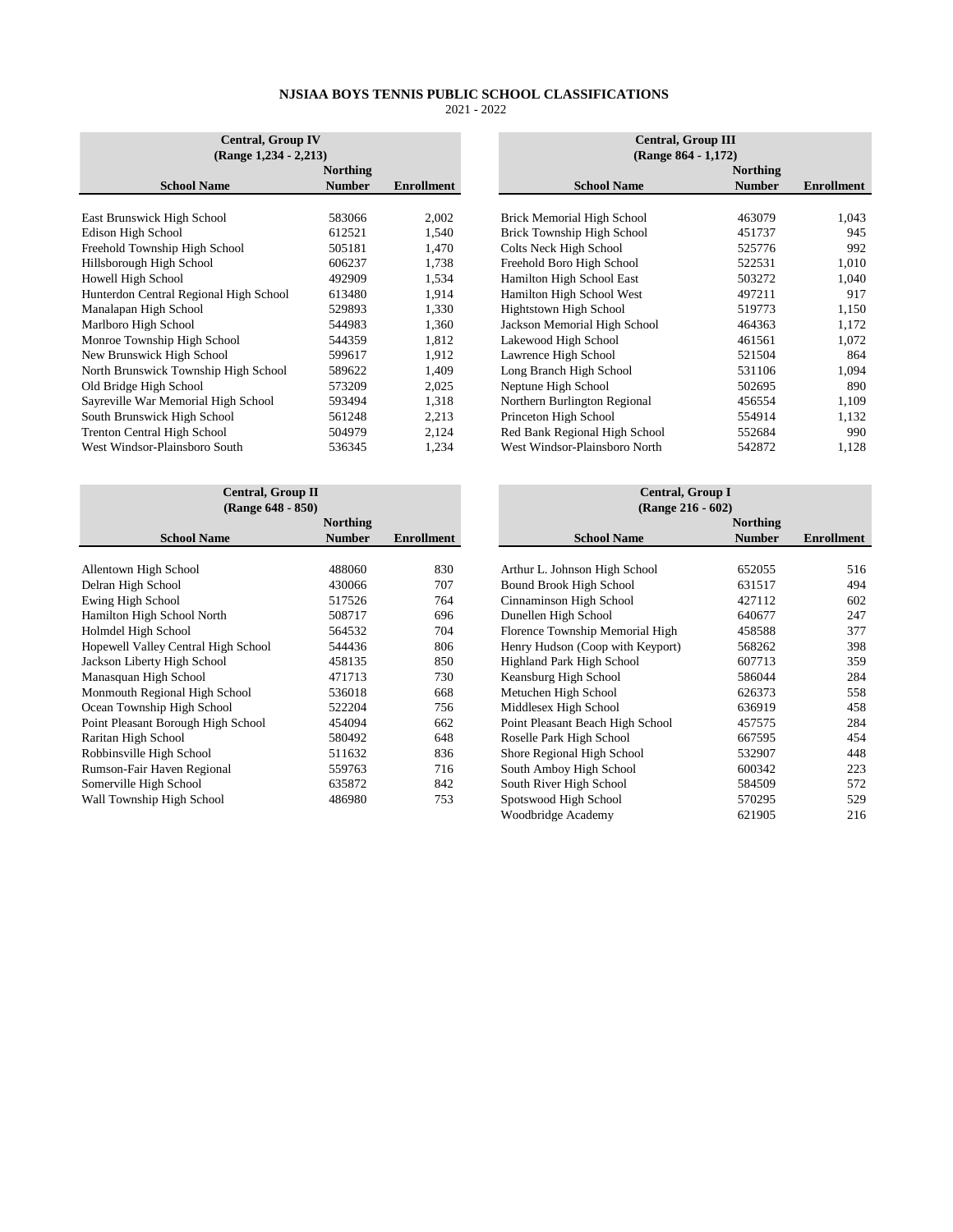| South, Group IV<br>$(Range 1,202 - 2,019)$ |               |                   | South, Group III<br>(Range 851 - 1,175) |  |               |                   |
|--------------------------------------------|---------------|-------------------|-----------------------------------------|--|---------------|-------------------|
| <b>Northing</b>                            |               | <b>Northing</b>   |                                         |  |               |                   |
| <b>School Name</b>                         | <b>Number</b> | <b>Enrollment</b> | <b>School Name</b>                      |  | <b>Number</b> | <b>Enrollment</b> |
|                                            |               |                   |                                         |  |               |                   |
| <b>Atlantic City High School</b>           | 195062        | 1,392             | Absegami High School                    |  | 235778        | 851               |
| Bridgeton High School                      | 221412        | 1,240             | Burlington Township High School         |  | 448156        | 864               |
| Cherokee High School                       | 377908        | 1,646             | Central Regional High School            |  | 385817        | 1,171             |
| Cherry Hill High School East               | 380313        | 1,590             | Cherry Hill High School West            |  | 400012        | 1,018             |
| Eastern High School                        | 370330        | 1,468             | Clearview Regional High School          |  | 335416        | 1,106             |
| Egg Harbor Township High School            | 204488        | 1,756             | Hammonton High School                   |  | 300450        | 1,025             |
| Gloucester County Institute of Tech        | 349839        | 1,202             | Highland Regional High School           |  | 352582        | 891               |
| Kingsway Regional High School              | 338847        | 1,363             | Lacey Township High School              |  | 372587        | 906               |
| Lenape High School                         | 396439        | 1,452             | Mainland Regional High School           |  | 186268        | 910               |
| Millville Senior High School               | 207801        | 1,212             | Moorestown High School                  |  | 420915        | 977               |
| Rancocas Valley Regional High School       | 426362        | 1,595             | Ocean City High School                  |  | 162756        | 947               |
| Southern Regional High School              | 321363        | 1,442             | Shawnee High School                     |  | 373217        | 1,175             |
| Toms River High School North               | 418784        | 1,382             | Timber Creek High School                |  | 338495        | 900               |
| Vineland High School                       | 234612        | 2,019             | Toms River High School East             |  | 413395        | 1,150             |
| Washington Township High School            | 331522        | 1,648             | Toms River High School South            |  | 408701        | 973               |
| Williamstown High School                   | 309759        | 1,360             | Winslow Township High School            |  | 332430        | 906               |

| South, Group II<br>(Range 639 - 839) |               |                   | South, Group I<br>(Range 198 - 579) |                 |                   |
|--------------------------------------|---------------|-------------------|-------------------------------------|-----------------|-------------------|
| <b>Northing</b>                      |               |                   |                                     | <b>Northing</b> |                   |
| <b>School Name</b>                   | <b>Number</b> | <b>Enrollment</b> | <b>School Name</b>                  | <b>Number</b>   | <b>Enrollment</b> |
|                                      |               |                   |                                     |                 |                   |
| Barnegat High School                 | 341690        | 690               | Arthur P. Schalick High School      | 253992          | 368               |
| Cedar Creek High School              | 261457        | 736               | Audubon High School                 | 383604          | 427               |
| Cumberland Regional High School      | 235115        | 813               | Buena Regional High School          | 255994          | 408               |
| Delsea Regional High School          | 283308        | 803               | Collingswood High School            | 393828          | 563               |
| Deptford Township High School        | 356640        | 742               | Gateway Regional High School        | 358992          | 432               |
| Glassboro (Coop with Clayton)        | 321240        | 726               | Haddon Township High School         | 390910          | 460               |
| Haddon Heights High School           | 382768        | 655               | Lindenwold High School              | 360102          | 492               |
| Haddonfield Memorial High School     | 389412        | 671               | Lower Cape May Regional HS          | 54144           | 579               |
| Manchester Township High School      | 426978        | 698               | Middle Township High School         | 88311           | 555               |
| <b>Oakcrest High School</b>          | 226886        | 698               | Overbrook High School               | 343819          | 515               |
| Pemberton Township High School       | 421822        | 786               | Palmyra High School                 | 426151          | 291               |
| Pinelands Regional High School       | 282849        | 793               | Paulsboro High School               | 366230          | 265               |
| Seneca High School                   | 372090        | 784               | Penns Grove High School             | 323524          | 392               |
| Sterling High School                 | 365615        | 689               | Pennsville Memorial High School     | 298623          | 324               |
| <b>Triton Regional High School</b>   | 370516        | 839               | Pitman High School                  | 331023          | 251               |
| West Deptford Township High School   | 372730        | 639               | Wildwood High School                | 55741           | 198               |
|                                      |               |                   |                                     |                 |                   |

|          |                   | South, Group III                |               |                   |  |
|----------|-------------------|---------------------------------|---------------|-------------------|--|
|          |                   | (Range 851 - 1,175)             |               |                   |  |
| Northing |                   |                                 | Northing      |                   |  |
| Number   | <b>Enrollment</b> | <b>School Name</b>              | <b>Number</b> | <b>Enrollment</b> |  |
|          |                   |                                 |               |                   |  |
| 195062   | 1,392             | Absegami High School            | 235778        | 851               |  |
| 221412   | 1,240             | Burlington Township High School | 448156        | 864               |  |
| 377908   | 1,646             | Central Regional High School    | 385817        | 1,171             |  |
| 380313   | 1,590             | Cherry Hill High School West    | 400012        | 1,018             |  |
| 370330   | 1,468             | Clearview Regional High School  | 335416        | 1,106             |  |
| 204488   | 1,756             | Hammonton High School           | 300450        | 1,025             |  |
| 349839   | 1,202             | Highland Regional High School   | 352582        | 891               |  |
| 338847   | 1,363             | Lacey Township High School      | 372587        | 906               |  |
| 396439   | 1,452             | Mainland Regional High School   | 186268        | 910               |  |
| 207801   | 1,212             | Moorestown High School          | 420915        | 977               |  |
| 426362   | 1,595             | Ocean City High School          | 162756        | 947               |  |
| 321363   | 1,442             | Shawnee High School             | 373217        | 1,175             |  |
| 418784   | 1,382             | Timber Creek High School        | 338495        | 900               |  |
| 234612   | 2,019             | Toms River High School East     | 413395        | 1,150             |  |
| 331522   | 1,648             | Toms River High School South    | 408701        | 973               |  |
| 309759   | 1,360             | Winslow Township High School    | 332430        | 906               |  |
|          |                   |                                 |               |                   |  |

|          |                   | South, Group I<br>(Range 198 - 579) |                 |                   |  |
|----------|-------------------|-------------------------------------|-----------------|-------------------|--|
| Northing |                   |                                     | <b>Northing</b> |                   |  |
| Number   | <b>Enrollment</b> | <b>School Name</b>                  | <b>Number</b>   | <b>Enrollment</b> |  |
|          |                   |                                     |                 |                   |  |
| 341690   | 690               | Arthur P. Schalick High School      | 253992          | 368               |  |
| 261457   | 736               | Audubon High School                 | 383604          | 427               |  |
| 235115   | 813               | Buena Regional High School          | 255994          | 408               |  |
| 283308   | 803               | Collingswood High School            | 393828          | 563               |  |
| 356640   | 742               | Gateway Regional High School        | 358992          | 432               |  |
| 321240   | 726               | Haddon Township High School         | 390910          | 460               |  |
| 382768   | 655               | Lindenwold High School              | 360102          | 492               |  |
| 389412   | 671               | Lower Cape May Regional HS          | 54144           | 579               |  |
| 426978   | 698               | Middle Township High School         | 88311           | 555               |  |
| 226886   | 698               | Overbrook High School               | 343819          | 515               |  |
| 421822   | 786               | Palmyra High School                 | 426151          | 291               |  |
| 282849   | 793               | Paulsboro High School               | 366230          | 265               |  |
| 372090   | 784               | Penns Grove High School             | 323524          | 392               |  |
| 365615   | 689               | Pennsville Memorial High School     | 298623          | 324               |  |
| 370516   | 839               | Pitman High School                  | 331023          | 251               |  |
| 372730   | 639               | Wildwood High School                | 55741           | 198               |  |
|          |                   | Woodstown High School               | 298698          | 432               |  |